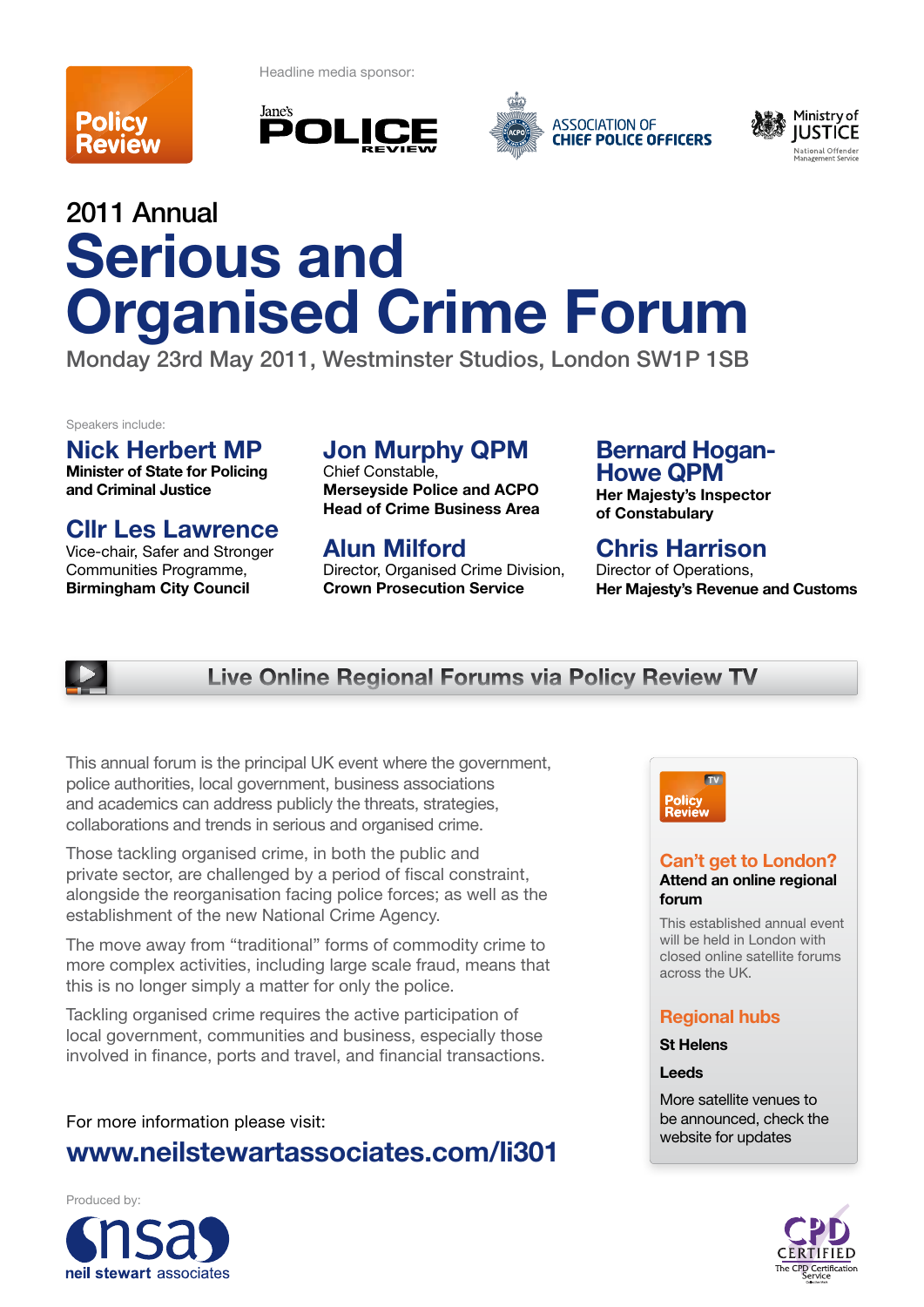# **Agenda** (subject to change)

### 09:00 Registration, refreshments and exhibition

|       | <b>Session One:</b><br><b>Meeting workforce challenges</b>                                                                                   | S <sub>6</sub><br>Er |
|-------|----------------------------------------------------------------------------------------------------------------------------------------------|----------------------|
| 10.00 | Welcome and introduction from<br>conference chair<br><b>Professor John Grieve CBE, Emeritus</b><br>Professor, London Metropolitan University | W<br>14              |
|       | 10:10 Setting the scene<br><b>Jon Murphy QPM, Chief Constable,</b><br>Merseyside Police and ACPO Head of Crime<br><b>Business Area</b>       | 14                   |
| 10:30 | Collaborative working, delivering efficiency<br>Bernard Hogan-Howe QPM, Her Majesty's<br><b>Inspector of Constabulary</b>                    | 14                   |
| 10:50 | Keynote address<br>Nick Herbert MP, Minister of State for<br>Policing and Criminal Justice<br>Questions and discussion                       | 14                   |
| 11:20 | Refreshments, networking and exhibition                                                                                                      |                      |

### **Session Two:**

### **Detection, prosecution, proceeds of crime and asset recovery in the new environment**

- 11:50 New challenges to organised crime prosecution **Alun Milford,** Director, Organised Crime Division, Crown Prosecution Service
- 12:10 Cyber and e-crime attacks on the UK tax systems **Chris Harrison,** Director of Operations, Her Majesty's Revenue and Customs
- 12:30 The role of the private sector in criminal asset recovery **Roger Aldridge,** Director, KPMG Forensic

Questions and discussion

13:00 Buffet lunch, networking and exhibition

### **Sponsorship and exhibition opportunities**

This forum will attract a diverse audience of top level decision-makers and key policy professionals, from both the public and the private sector. Sponsoring or exhibiting at this event will ensure your organisation leadership positioning amongst this key target audience.

To find out more about the bespoke packages on offer please contact **Patrick Whitfield** on **020 7960 6858** or e-mail **patrick.whitfield@neilstewartassociates.co.uk**

### **Session Three:**

### **Enhancing collaboration and working with external partners**

- 14:00 Setting the scene **Trevor Pearce,** Director General, Serious and Organised Crime Agency (SOCA)
- 14:20 Keynote address **Joseph A Gallion, Chief of Staff, Homeland** Security Investigations, US Immigration and Customs Enforcement
- 14:35 Organised crime in prisons and lifetime management

**Richard Pickering,** Head of Security Group, National Offender Management Services (NOMS) **Bob Evans QPM,** Police Adviser, National Offender Management Services (NOMS)

14.50 Building community resilience: driving out serious and organised crime - panel discussion

### A business perspective

*Speaker to be announced, check the website for updates*

 A local government perspective **Cllr Les Lawrence,** Vice-Chair, Safer and Stronger Communities Programme, Birmingham City Council

### 15:20 Refreshments, networking and exhibition

### **Session Four:**

### **Bringing it all together – working with external partners**

- 15.45 Case study: Tackling fraud **Detective Chief Superintendent Steve Head,** Head of Economic Crime, City of London Police
- 16.00 Case study: Combating e-crime **Detective Superintendent Charlie McMurdie,** Police Central eCrime Unit (PCeU), Metropolitan Police

Questions and discussion

16:30 Close of conference

Register online today:

**www.neilstewartassociates.com/li301** Tel: **020 7324 4330 /** Fax: **020 7490 8830**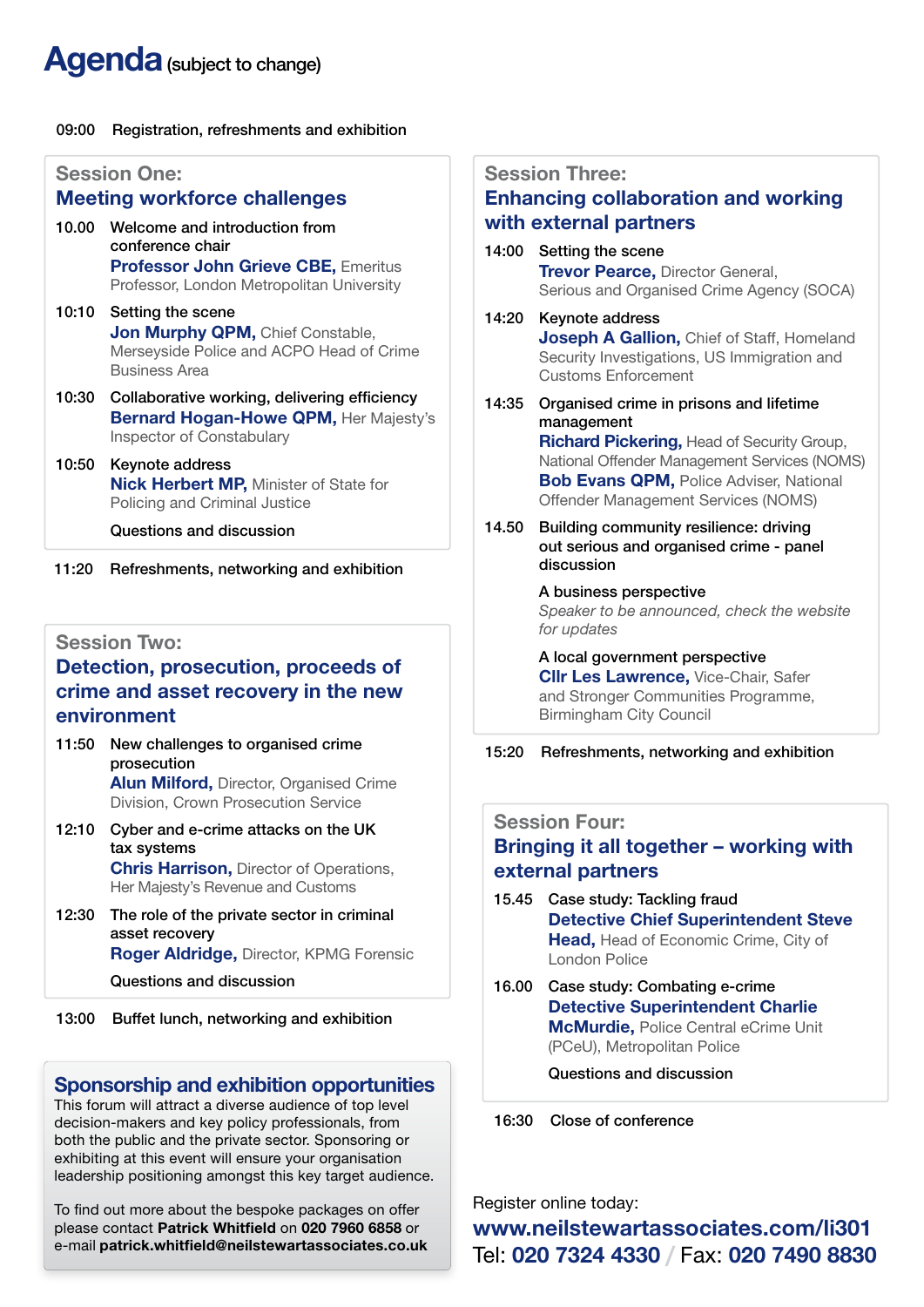### **Purpose of the Forum:**

**Serious and organised crime threatens the UK, damages its communities and subverts the economy. The scope and sophistication of organised crime requires a coordinated approach from all partners; including law enforcement, government agencies and the private sector.** 

**This event provides the principal public event where the government, police authorities, local government, business associations and academics can set out threats and trends in serious and organised crime.**

**By participating in London, or at one of the regional satellite events, delegates will:**

- Hear the latest Government policy on **tackling serious and organised crime** in the UK
- Set out strategies to **plan workforce changes in a challenging environment** at both a regional and national level
- Examine the likely **trends in criminal activity** and how police and law enforcement partners are responding
- Look ahead to **major events and movements of people** and manage the demands that will be placed on police and intelligence resources
- Update delegates on the **strategies of the major organisations** involved in the fight against serious and organised crime
- Hear what is being done locally to **improve public awareness of organised crime:** what it looks like, who is doing it and what the public can do to protect themselves and their communities
- Show the importance of **engaging and managing the community and media** co-operation in addressing new threats and patterns of crime and mobilising their co-operation and information sharing
- Examine the **threat to neighbourhoods and communities and impacts on health, education and welfare**
- Set out ways to **address the legislative challenge to successful prosecutions**
- Offer an unrivalled **opportunity to network with colleagues** working to combat serious and organised crime

# **TV Policy<br>Review**

### **Regional online satellite events**

**To reflect budget restrictions on travel and events we will be staging live satellite events on closed video so that delegates can hear the presentations, ask questions and network with colleagues in their region.**

- See and hear all the speakers and interact remotely
- Receive all the back-up papers and research
- Network with your peers, benchmark your own work and make contacts for follow up

Attending a satellite conference costs just **£195.00 + VAT** (£234.00). See the forum website for locations near you or complete the booking form.

### **Regional Online Satellite Locations**

#### **St Helens**

#### **Leeds**

More satellite venues to be announced, check the website for updates

### **Interested in hosting your own Satellite Forum?**

**For more information and to apply contact Nikki Insley on 020 7960 6855 or email**

### **Who should attend**

#### **From police authorities**

- Police Chiefs
- Chief Constables
- Deputy and Assistant Chief Constables
- Police Heads of Serious and Organised Crime
- Criminal Networks Officers
- Area Commanders
- Senior Managers from the Serious Organised Crime Agency
- Senior Managers from Regional Crime Groups
- Senior Managers involved with Crime and Disorder Partnerships
- Other Senior Officers engaged with serious and organised crime including:
	- > Fraud
	- > Intelligence and Security
	- > Counter Terrorism
	- > Human Trafficking
	- > Fraud
	- > Drugs
	- > Complex Crimes
	- > Counterfeiting > Corporate Crime
	- > Financial Crime
	- > Forensics
	- > Cyber Crime
	- > Transport

### **From local government**

- Senior Officers for Community Safety and Crime and Disorder Partnerships
- **Trading Standards Officers**
- Council Leaders
- Cabinet Members for Community Safety

#### **From courts and prison services**

- **Offender Management Services**
- Private Companies providing Prisons and Rehabilitation
- Clerks of Courts
- Crown Prosecution Service **Representatives**

#### **Operational directors and senior managers with specialism in serious and organised crime from:**

- Border Control
- **Airport Authorities**
- Port Authorities
- Immigration and Customs Officers
- **Coastguards**
- HMRC
- Immigration and Nationality Directorate
- Europol, Interpol

#### **Senior mangers from crown prosecution service, home office, foreign and commonwealth office with specialism in:**

- Home Affairs
- Revenue and Customs
- Crime Disorder and Reduction
- Partnerships
- Complex Crime
- Community Safety and Enforcement
- Strategy and Partnerships
- Immigration and Customs

#### **Heads of security from**

- **Banks**
- Insurance companies
- Business

#### **Other organisations with an interest in the crime and security agenda**

- Professional and Trade Associations
- Think Tanks
- **Academics**